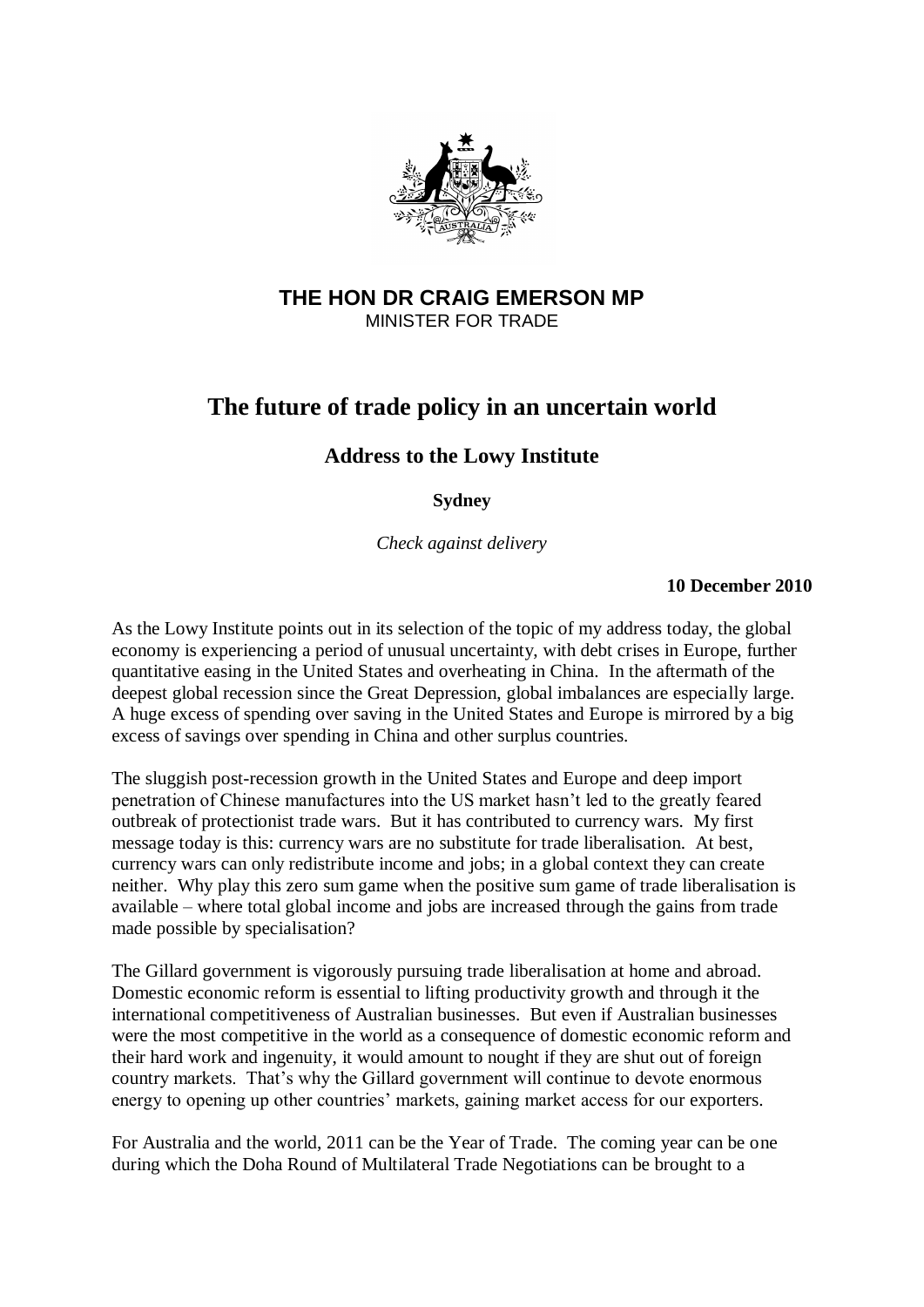successful conclusion, the Trans-Pacific Partnership of nine APEC economies can be advanced ahead of the US-hosted November APEC meeting in Honolulu, a trade agreement with Korea can be finalised, an agreement with Japan can be advanced, deadlocked negotiations with China can be unlocked, further liberalisation with countries like Indonesia and Malaysia and the Gulf states can be progressed and perhaps negotiations with India and a number of Latin American countries can be commenced.

These multilateral, regional and bilateral negotiations would constitute a hugely ambitious trade agenda. Actual progress on some may be disappointing and, frankly, Australia will pursue negotiations with those partners who are genuine about liberalisation. As Trade Minister, I am interested in results for our country and the global trading system, not in appearances of looking busy, mired in interminable processes that simply enable us to say that negotiations are proceeding. Nor am I interested in collecting trophies for the national mantelpiece, empty vessels engraved with the words *free trade agreement* if they are nothing of the sort and of token value to our country.

But if Australia is to achieve even half of its ambitious agenda of increasing jobs and prosperity through trade liberalisation, we need a coherent, guiding philosophy and a derivative set of principles against which to judge the proposed content of these various agreements.

As Microeconomic and Trade Policy Adviser to then Prime Minister Bob Hawke, I was involved in the development of such a philosophy. But during the period of the Coalition government, that philosophy was subjugated to foreign policy considerations and, towards the end of the Howard era, it almost completely disintegrated.

Before you conclude that I am being misty-eyed about economic reform and trade policy in the Hawke-Keating era and that I have failed to acknowledge that the world has moved on, the Hawke and Keating Labor governments did not invent an economic philosophy; they adopted one from orthodox economic thinking. Much of that thinking in Australia had been done by academics such as Sir John Crawford, Professor Heinz Arndt, Professor Max Corden, Professor Richard Snape, Professor Ross Garnaut and leading members of the various predecessors to today"s Productivity Commission.

This body of intellectual thought and rigour was a vital counterweight to the protectionism within the business community and the broad labour movement at the time. In the 1970s this economic philosophy was sneeringly described as neo-classical economics. By the late-1980s its opponents had condemned it as economic rationalism. But as Bob Hawke would ask of his anti-reform critics: "what are they in favour of – economic irrationalism?"

Upon entering parliament in 1998, I was counselled by friends that my proposal to describe myself as an economic rationalist in my first speech amounted to an overly long political suicide note. By economic rationalism I meant advocacy of policies to increase national income that is then available to support the needy and create opportunity for all. Now, 12 years later, as Australia"s Trade Minister, I remain one of those horrible economic rationalists; one who is hard headed and soft hearted.

At its essence, Labor"s guiding philosophy of economic reform has been a commitment to markets and competition – a commitment reaffirmed by Julia Gillard as Prime Minister. Of course there can be a role for government intervention to correct for market failure, including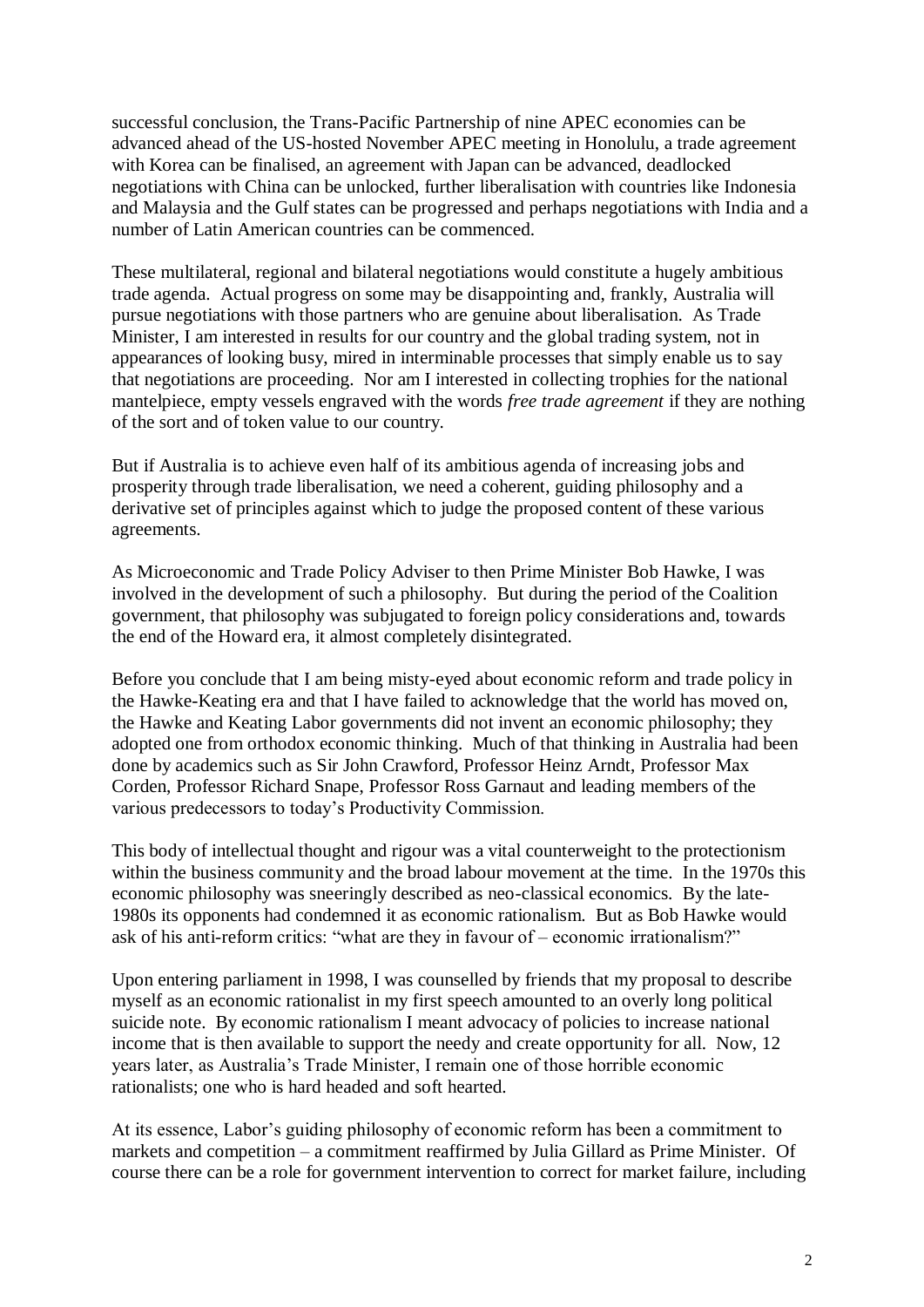anti-competitive behaviour and inadequate private incentives for research and development. But the presumption must be that competition is good, more competition is better and markets are better than governments in allocating scarce resources among competing commercial uses.

It is this philosophy that guided the Hawke and Keating governments in opening up Australia to competition, refashioning it from an economy supplying a small, domestic market protected by high tariff walls to an open, competitive economy supplying global markets.

Competitive forces were applied to the exchange rate, financial markets, product markets and government business enterprises. Trade policy and microeconomic reform were integral components of the overall economic reform program, intertwined and bound by the open, competitive philosophy.

Reducing tariffs and eliminating quotas were tools of trade in fashioning the open, competitive economy, essential in exposing Australian business to international competition.

At no time did the Hawke and Keating governments regard reducing tariffs and other trade barriers as bad for Australia, a necessary evil in extracting concessions from trading partners. Although painful for those directly affected, tariff reductions were considered to be in the national interest, part of an overall program of increasing national jobs and prosperity. And adjustment assistance was provided to those who were adversely affected by the necessary tariff reductions.

It is for these reasons that Hawke and Keating pressed ahead with scheduled tariff cuts through the teeth of the deep recession of 1991 and why, in that year, they legislated even greater tariff reductions. These policies required enormous political courage and the understanding of a visionary trade union movement. But, as an essential part of the overall economic reform program, they helped lay the platform for almost 20 years of sustained economic growth.

As a result of those far-sighted Labor government market-opening policies, continued by the Howard government after an early freeze, general tariff rates fell from more than 15 per cent to 5 per cent or zero, the combined tariff and quota rate on automobiles fell from 85 per cent to 5 per cent and tariffs on clothing and some textiles fell from maximum rates of 180 per cent to 10 per cent with a further reduction to 5 per cent scheduled for 2015. Tariffs on footwear and some other textiles have in fact already gone to 5 per cent this year.

At no time under Hawke was the elimination of automotive quotas conditional upon other countries eliminating their quotas; it was seen as good domestic economic reform policy in its own right. At no time under Hawke or Keating was the legislated reduction in automotive tariffs conditional upon other countries reducing their tariffs; again it was seen as a sound economic reform for Australia"s sake. And at no time were reductions in general tariffs or tariffs and quotas on textiles, clothing and footwear conditional upon other countries reducing their tariffs.

This unilateralism in tariff reductions incidentally gave Australia credibility in international trade negotiations way beyond the relative size of our economy. To this day, Australia"s views are sought and valued in global and regional trade negotiations.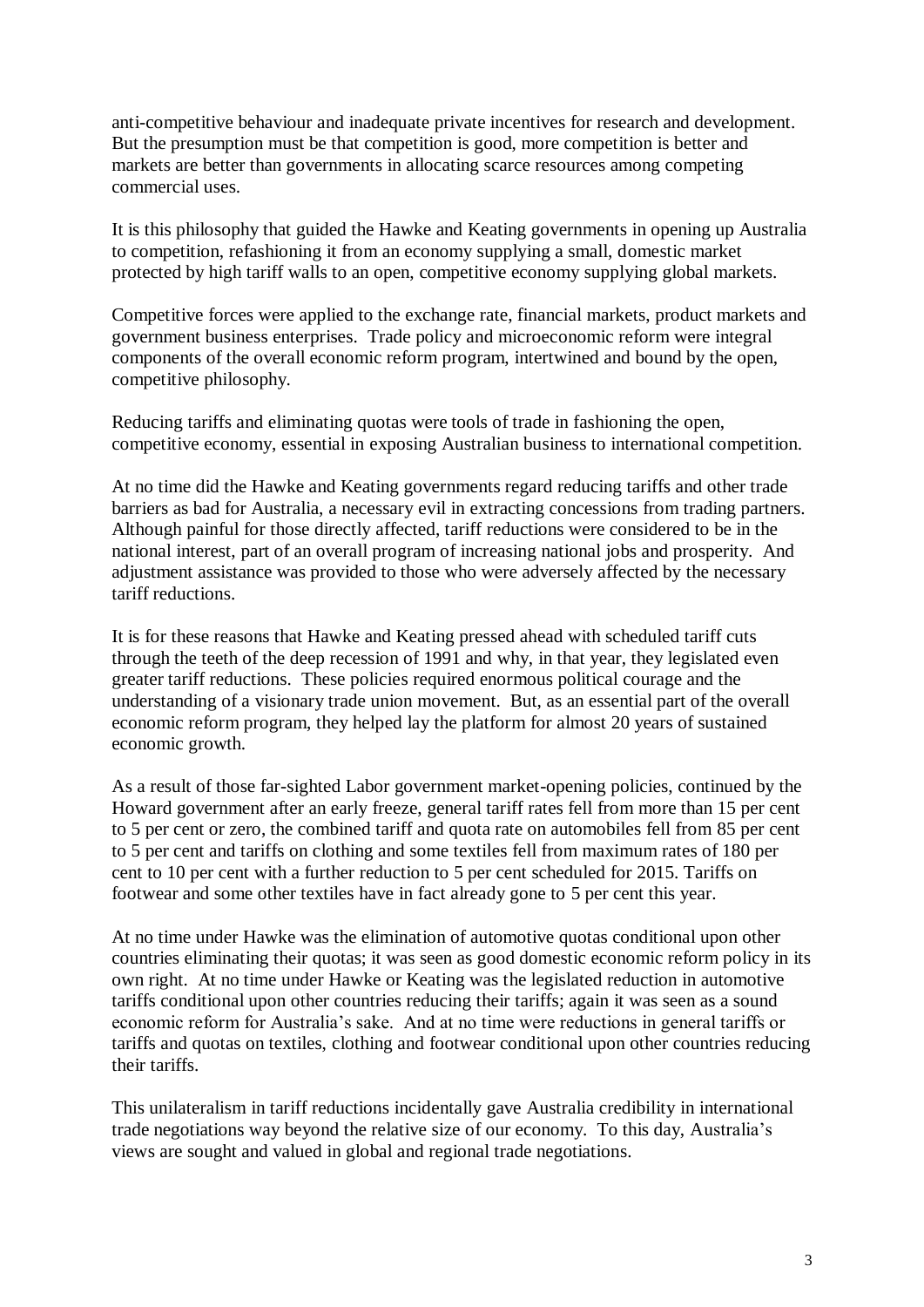Beneath the maximum auto tariff of 5 per cent are zero rates for imports from the United States and Thailand and a third major auto producer, Korea, is also pressing for the elimination of Australian automotive tariffs.

Clinging to the 5 per cent tariff as a bargaining chip to be played to extract tariff reductions from trading partners would be a repudiation of the unilateralism of the Hawke and Keating governments. That is not to say that Australia should not fight tooth and nail to bring down trade barriers confronting our exporters of goods and services. The Gillard government will vigorously fight protectionism against our exporters in all its forms.

The principle of unilateralism does not oblige Australia to accept trade deals in which other countries can continue to impose high tariffs against us. If so-called free trade agreements that contain ongoing trade restrictions against us are not in Australia"s national interest then we should not conclude them. And trade agreements that enable our trading partners to impose high tariffs against our exports of key products are unlikely to be in Australia"s national interest.

The trade liberalising reforms of the past quarter of a century have yielded very substantial income gains for Australians. A study by the Centre for International Economics found trade liberalisation in Australia had increased real household incomes by an estimated \$3,900 by 2008. These gains came not only from exporting more but from being able to buy imported goods more cheaply than they could be produced in Australia.

This analysis helps debunk the mercantilist notion that exports are good but imports are bad. Australian consumers have voted with their purses and wallets in favour of imports that are less expensive than domestically produced items. And less expensive imports that are inputs into Australian made goods and services, destined for local and global markets, help boost the competitiveness of those industries.

Yet, following the end of Labor rule in 1996, the notion has gradually crept back in that Australia"s small remaining tariffs are good, that removing them is bad and that such evil should only be contemplated as bargaining chips in negotiations for future trade deals.

As Trade Minister, I want to reconnect with the Hawke-Keating governments' first guiding principle in economic reform that competition is good, and dispense with the bargaining chip approach to the remaining Australian tariffs. Australia should make its offers, our trading partners should make theirs, and where appropriate we should encourage them to go further. But if the final deal is not in Australia"s national interest we should not accept it.

Some may hold the view that this sort of approach is naive; that our regional trading partners are all hiding behind high tariff walls, ready to reap the benefits of our liberalisation without offering anything themselves.

But that is not the reality. Among Australia's key trading partners in the APEC region, which account for 44 per cent of global trade and 70 per cent of Australia's exports, average applied tariffs have been lowered over the last quarter of a century from more than 25 per cent to around 5 per cent. APEC has helped establish the confidence necessary for economies to undertake unilateral trade policy reforms – a confidence in the knowledge that tariff reductions made sense from a domestic reform perspective and that regional partners were doing the same.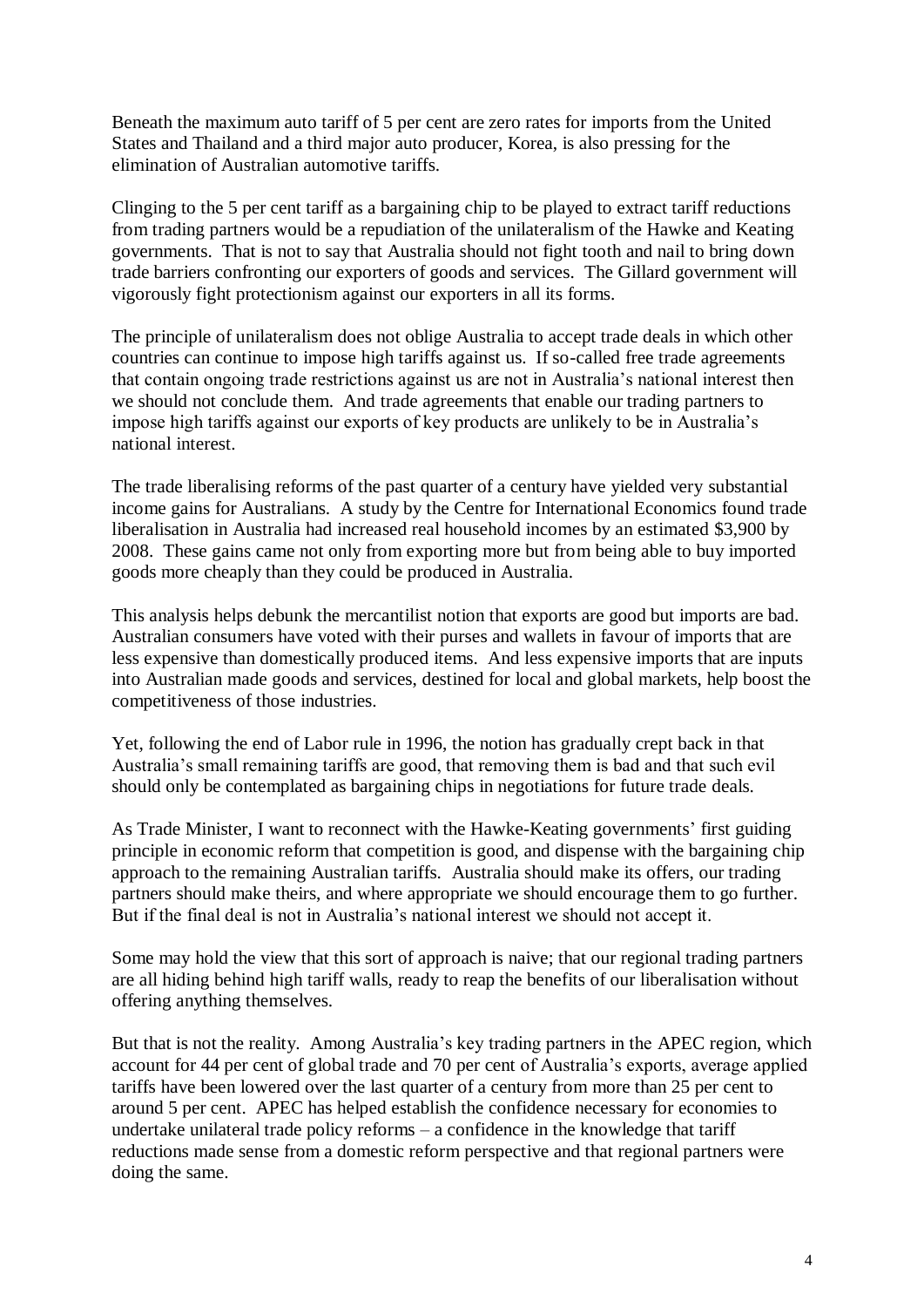Nevertheless, it is true that substantial trade barriers remain in place for agriculture in a number of APEC economies and much work remains to be done in reducing behind-theborder restrictions on services exports. But overall, good trade liberalising progress has been made within APEC.

The second guiding principle of the Hawke-Keating era was that of non-discrimination. It is incorrect to suggest that the Hawke and Keating governments pursued only global trade liberalisation. Those governments negotiated bilaterally as well. But in doing so, they did not seek preferential access to markets, only an opportunity to compete.

The principle of non-discrimination is the foundation stone of the World Trade Organization"s global trading rules. Unfortunately, owing to the proliferation of preferential bilateral and regional trade agreements, the non-discrimination principle nowadays is observed more in the exception than in the rule. Discriminatory trade agreements can divert trade away from more efficient, excluded producers to less efficient parties to the agreements. Like currency wars, trade diversion amounts to no more than a redistribution of jobs and prosperity instead of the creation of more jobs and prosperity. Worse, trade diversion is inherently job-destroying and income-destroying from a global perspective.

As countries in the global trading system have gradually reduced tariffs over the last three or so decades, the trade-diverting effects of any particular discriminatory deal are not as great as they would have been 30 years ago. But the number of such discriminatory deals has exploded from less than 10 half a century ago to almost 300 in force and many more under negotiation. Consequently, the total value of trade diverted from more efficient to less efficient producers could have increased substantially. The empirical evidence is inconclusive.

We can argue till the unsubsidised Australian cows come home about how much trade is being created by discriminatory trade deals relative to the value of trade diverted – but there is no good reason for discrimination and therefore no good reason to sacrifice jobs and income through trade diversion.

As Australian Trade Minister, I therefore re-embrace the second great Labor principle, the principle of non-discrimination. In negotiations with trading partners we neither seek exclusive nor preferential access to other countries' markets. I would like to be able to tell you that this is pure economic altruism. In reality it is because non-discriminatory trade agreements offer better long-run returns for Australia – they are more likely to result in trade creation instead of diverting trade from other countries that, in the absence of tariffs, would be lower-cost producers.

It's also worth mentioning that this approach doesn't mean Australia is obliged to repeat an error made in one concluded trade agreement in negotiating future agreements. Provisions that are in Australia"s national interest obviously should be extended to other countries willing to settle high-quality, trade-creating agreements but those that are not in the national interest should not be extended to others for the sake of reaching a low-quality agreement. For example, an intellectual property clause which extends the duration of foreign copyright in one agreement and doesn"t offer obvious economic benefits to Australia should not be part of a later agreement just because we had already used it.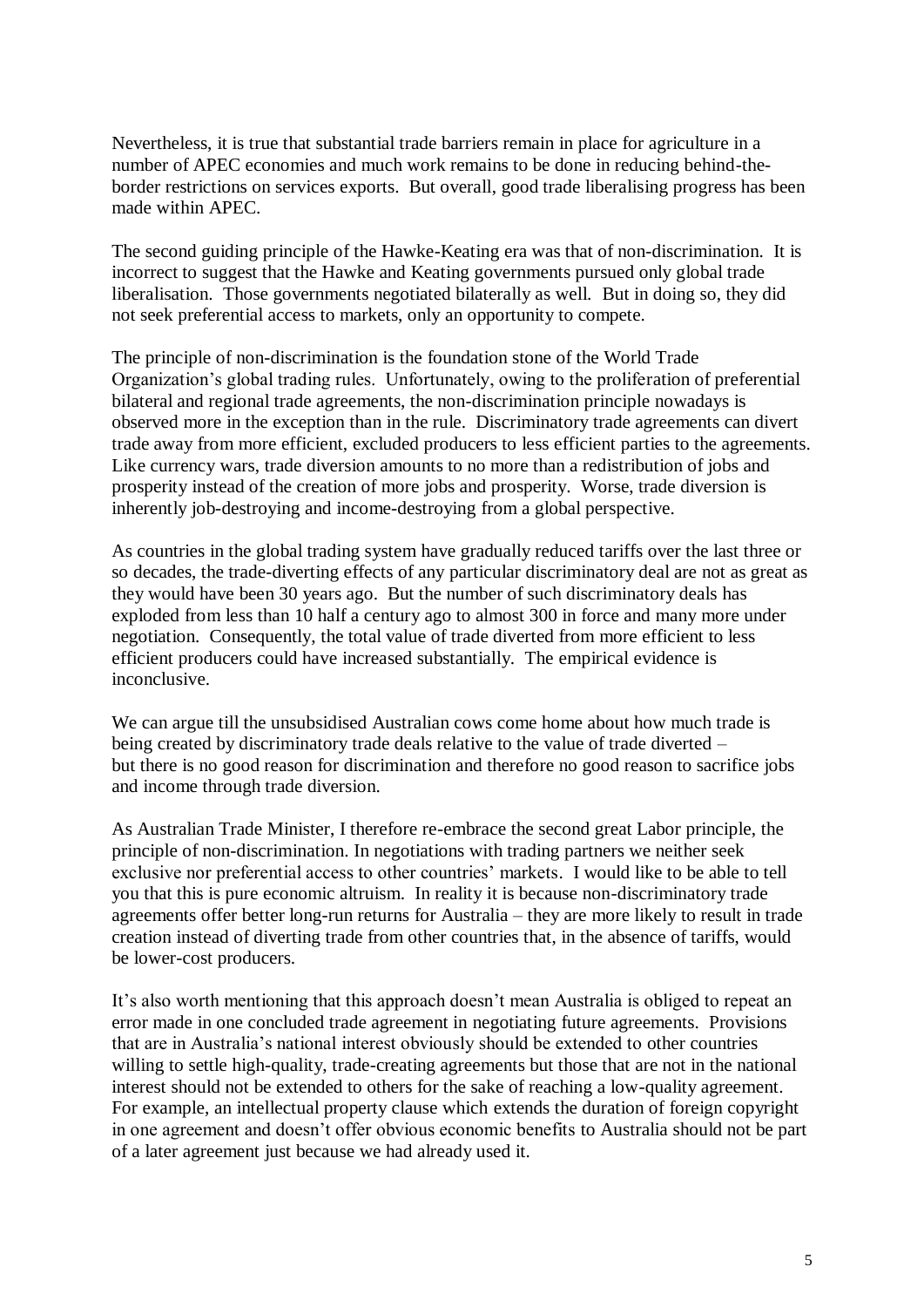Many other countries do not embrace the principle of non-discrimination. We can encourage them but we cannot force them. Consequently, Australia is likely to conclude further preferential deals in the future. But we should not insist on receiving preferential treatment but rather, an opportunity to compete on level terms.

The third great Labor principle of the Hawke-Keating era was to maintain a clear separation between trade policy and foreign policy. During the mid- to late-1980s, when the United States augmented its agricultural production-subsidising Farm Act with an export-subsidising Export Enhancement Program, or EEP, even the conservative-leaning National Farmers" Federation urged the Hawke government to put the US-Australian bases on the negotiating table. Hawke refused. I well remember Hawke, in meetings with President Ronald Reagan and George Bush Snr, running Australia"s arguments against American agricultural subsidies hard but then moving on to a separate, positive discussion about the Alliance and foreign policy.

The Howard government set about deliberately entangling trade policy and foreign policy – to the point where any Labor criticism of the likely or actual content of the Australia-US Free Trade Agreement was branded anti-American and un-Australian. Never mind that the Howard government's acquiescence to the exclusion of sugar from the Australia-US FTA, after promising our farmers it was a non-negotiable inclusion, has left a bitter taste in the mouths of Australian sugar producers. My criticism of the prospective deal as Shadow Trade Minister earned the wrath of the Howard government, the US Administration and even of a number of my own Shadow Cabinet colleagues. I have never been anti-American or un-Australian, but we should always retain the right objectively to scrutinise proposed trade deals to assess whether or not they are in the national interest.

So the third great Labor guiding principle is to maintain a separation between trade policy and foreign policy – the separation principle. As new Trade Minister I have been given a stream of advice that I should initiate so-called free trade negotiations with countries of strategic importance to Australia. It's as if the very announcement of the commencement of negotiations performs the task of affirming a strategic, geo-political relationship, with barely a moment's thought given to the prospects of concluding a successful, truly-liberalising agreement. Criticism by a home government or farming and business organisations of the foreign government's intransigence in negotiations can hardly be conducive to friendlier relations, but by that time, when the trade ministers and officials are slogging it out and industry associations are venting their frustrations, the foreign policy urgers have moved on to the pursuit through trade policy of another strategic, geo-political alliance.

Obviously this does not mean that Australia shouldn"t conclude trade deals with strategically important countries. That would be absurd. But it's the quality of the deal, not the quality of the strategic relationship, that should determine whether the deal is worth having.

The formation of discriminatory trading blocs for geo-political reasons contributed to the outbreak of the Second World War. The application of two great Labor principles of nondiscrimination and separating trade policy from foreign policy should ensure that no Labor government contributes to the creation of such tensions in the future.

So how does a country like Australia decide which countries should be prospective partners in bilateral trade negotiations? Applying the principle of non-discrimination, the answer is easy: any country that is genuinely interested in reducing its trade barriers is eligible, subject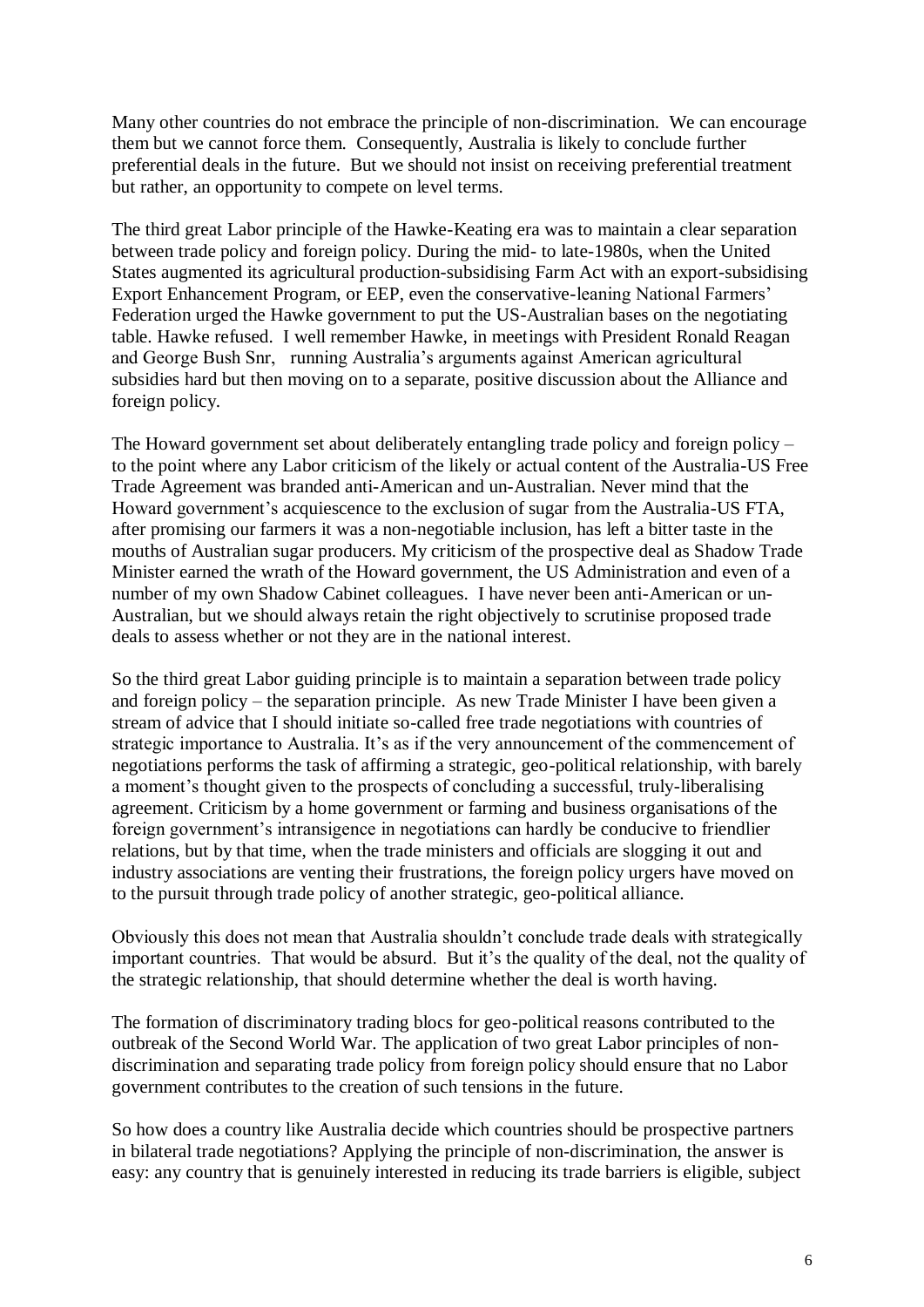only to the opportunity cost of deploying Australia"s negotiator talent in those negotiations. The good news is that this approach would save taxpayers the cost of absurdly hypothetical computable general equilibrium studies on the gains from so-called free trade agreements between the two countries. These studies, commissioned by advocates of particular bilateral trade deals, will inevitably report enormous potential gains to both countries. Modellers are handed the assumptions by government officials and the computer models produce the results sought. This process is best described as an expensive farce designed to hoodwink the public.

The only value in such modelling would be analysis of a concluded deal – not a hypothetical deal. This fourth Labor principle of trade policy could be titled the "no-bull principle" or less provocatively, the transparency principle.

The fifth and greatest principle is the grand unifying principle: that trade policy and microeconomic policy are as one; that they, in harmony with sound fiscal policy, constitute an economic reform program designed to lock in and increase prosperity and provide the dignity of work for all those who seek it. Guided by the grand unifying principle, the best trade policy is domestic economic reform: a productivity-raising, competitiveness enhancing microeconomic reform program supported by responsible fiscal policy.

Applying this grand unifying principle, Australia must not wait for other governments to reform their economies before reforming ours. Australian economic reform is good for jobs, good for prosperity. As reformers, we have never waited for the world and we need not wait for the world now.

Productivity growth accounted for 80 per cent of the increase in national income over the past 40 years. In an ageing population and a two-speed economy, productivity growth will need to do most of the heavy lifting over the coming 40 years too. Yet productivity growth began to slide from the turn of this century, starved of a new productivity-raising reform program to build on the Hawke-Keating Labor reforms.

Reviving productivity growth through a new economic reform program is core business for the Gillard government. Economic reform at home and securing better market access abroad work hand-in-glove in creating jobs and prosperity.

Australia"s approach to trade policy should therefore be reviewed against the five Labor principles that have stood the test of time and served our nation well: unilateralism; nondiscrimination; separation; transparency; and the grand unifying principle of trade policy as an indivisible part of overall economic reform.

Guided by these principles, I will be conducting a review of Australia's future trade policy framework for release around the end of the first quarter of 2011. A Productivity Commission report on the existing approach to trade policy will be released in the near future and will provide valuable input into that review.

Conducting the review will not put on hold Australia"s present trade policy priorities such as our efforts to complete the Doha Round of Multilateral Trade Negotiations and the proposed trade deals with Korea, Japan, China and members of the Trans-Pacific Partnership. Of course, the review can have a bearing on the Government's approach to finalising some of these and other agreements. But it won"t stall them. It will bring policy coherence to our